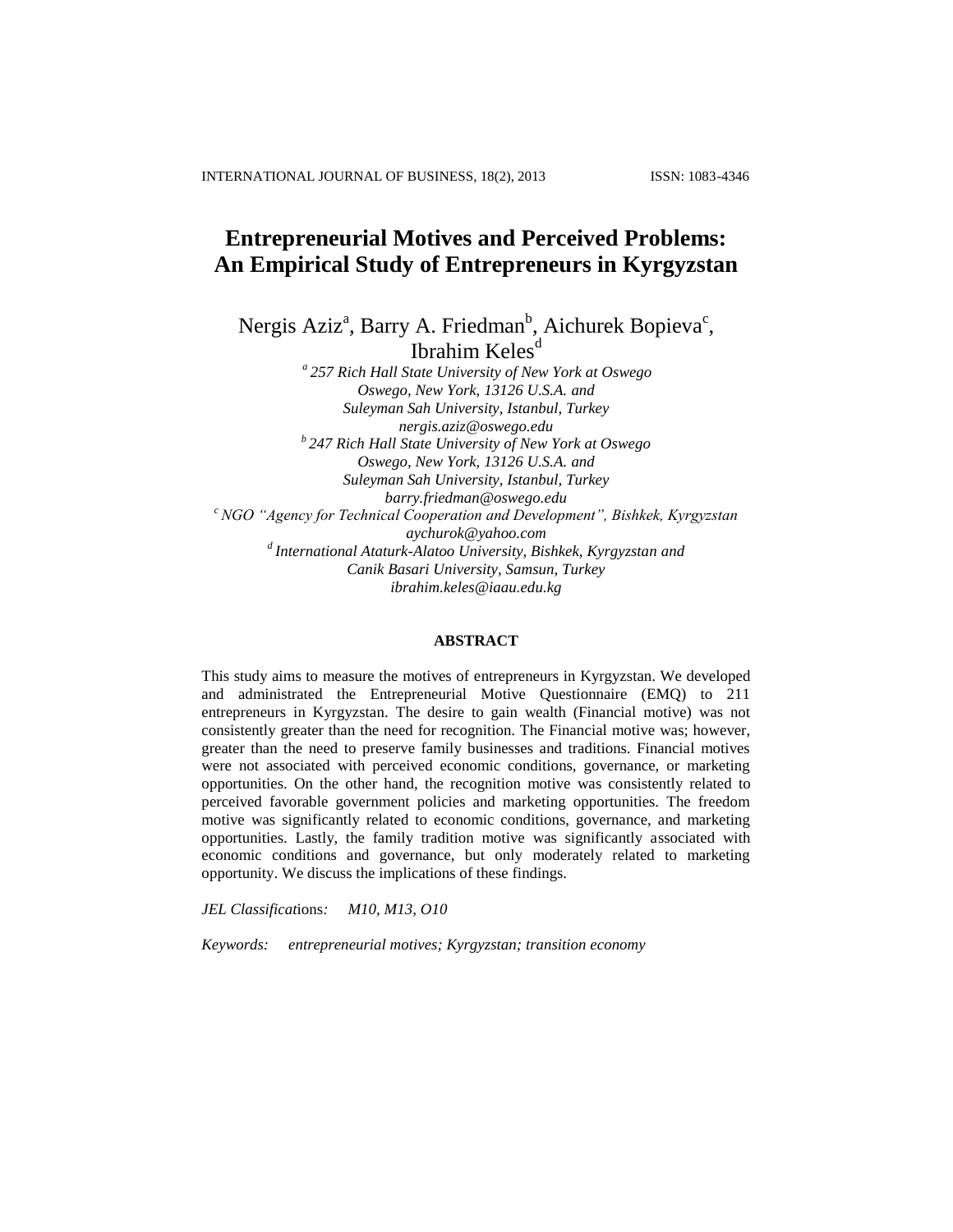## **I. INTRODUCTION**

Kyrgyzstan is a post-Soviet Union country that gained its independence in 1991. The former Soviet Union used planned central economic systems whereby each republic was interdependent. For example, several states manufactured components for single products. Such systems lead to turbulence after the collapse of Soviet Union. However, some post-Soviet Union countries such as Azerbaijan, Kazakhstan, and Turkmenistan are moving forward in terms of economic prosperity because of possessing important resources such as oil and natural gas. Kyrgyzstan has not been lucky to have such resources and it does not have significant resources except water and energy. It still faces economic problems because of two revolutions that this country passed through in last seven years. Kyrgyz policy makers must develop strategies that motivate entrepreneurs because entrepreneurship is a driving force for economic development, employment, competitiveness, and innovation (Baumol, 1968; Thurik and Wennekers, 2004; Grilo and Irigoyen, 2006; Acs, Desai and Klapper, 2008). Entrepreneurship is a significant vehicle in powering the transition from a planned to a market economy (Danis and Shipilov, 2002).

The development level of entrepreneurship differs from country to country (Acs and Amoros, 2008). The main reason of these differences is the stage of economic development of a country (Acs, Audretsch, and Evans, 1994; Wennekers and Thurik, 1999). The determinants of variation in self-employment rates vary across countries and over time (London, UK: Centre for Economic Policy and Research, in Acs and Amoros, 2008). Entrepreneurial dynamics play different economic roles in countries at different phases of economic development (Wennekers, Thurick, and Reynolds, 2005). Porter et al (2002) defines three main phases of economic development: 1) factor-driven phase, 2) efficiency-driven phase, and 3) innovation-driven phase (Porter, Sachs, and McArthur, 2002; Acs et al., 2008). Kyrgyzstan has a factor-driven economy where competition is low cost in the low-value added products. Acs et al. (2008, p. 232) states that "countries in the factor-driven phase need to work towards the efficiency-driven phase via focusing on accomplishing stable and institutional macro-economic environments and by raising entrepreneurial capacity through enabling individuals and businesses to absorb spillovers.

Because of its' centrally planned economy, Kyrgyzstan banned entrepreneurship for decades. With independence, the spirit of entrepreneurship has begun to evolve and spread throughout the country. Little research has addressed entrepreneurship in developing countries and underdeveloped countries (Bustamam, 2010). Research has not addressed entrepreneurial dimensions in transitional countries located in Caucasus and Central Asia (Yalcin and Kapu, 2008). It is significant to identify the motivation and perceived problems of entrepreneurs in order to reduce barriers that hinder business formation (Fatoki, 2010). Therefore, this study aims to shed light on entrepreneurial motives and perceived problems of entrepreneurs in Kyrgyzstan, a country located in Central Asia.

We review literature related to entrepreneurship, describe the Entrepreneurial Motive Questionnaire (EMQ), and test hypotheses. We then discuss results and implications for future research.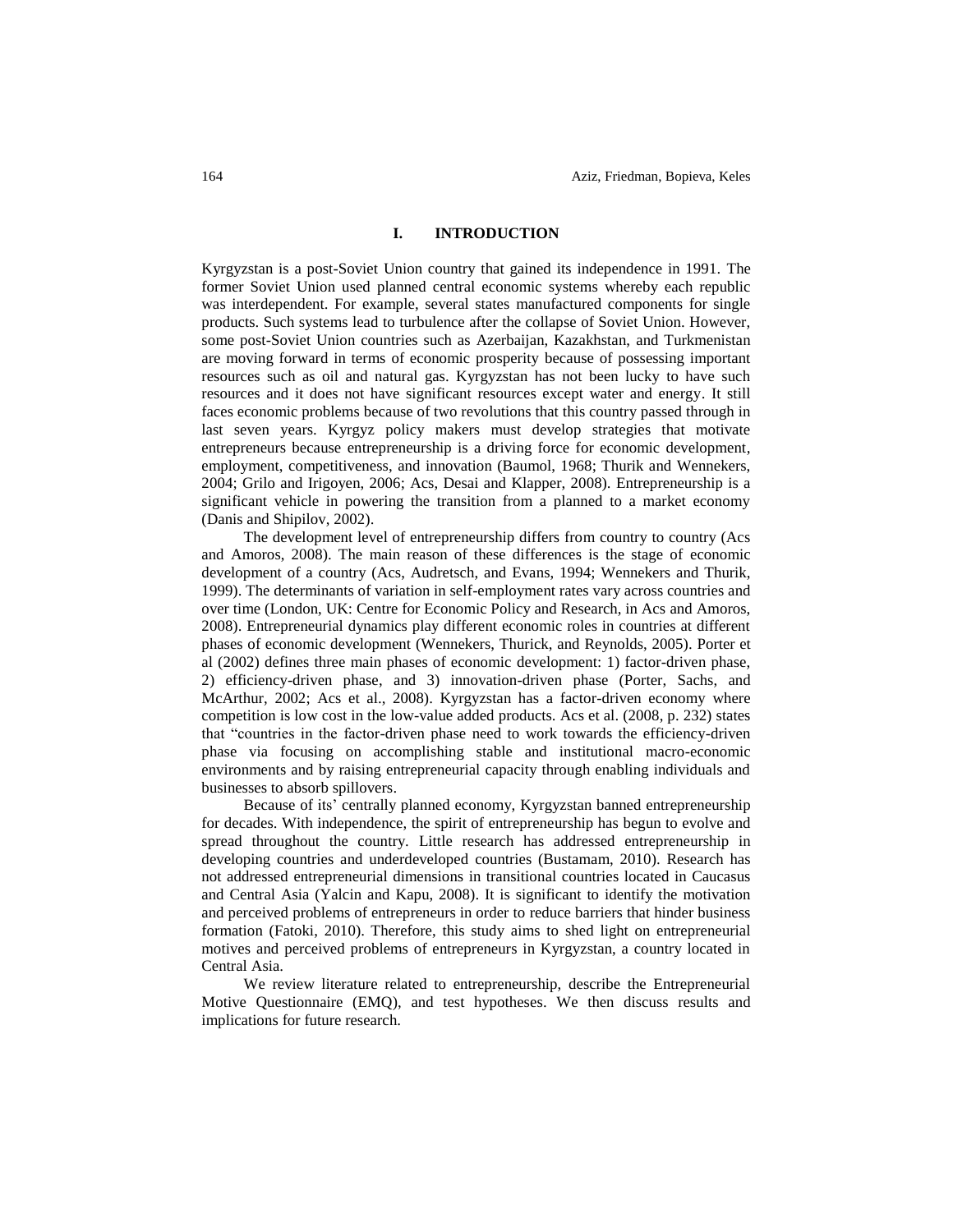## **II. OVERVIEW OF KYRGZSTAN**

Kyrgyzstan is a small mountainous country in Central Asia with a population of 5,477,600 (National Statistical Committee of the Kyrgyz Republic, 2011, p. 27). Kyrgyzstan gained its independence on August 31, 1991 with the breakup of the former Soviet Union. The total area of Kyrgyzstan is 199,900 square km (National Statistical Committee of the Kyrgyz Republic, 2011, p. 5), and the country is bordered by Kazakhstan to the north, Uzbekistan to the west, Tajikistan to the southwest, and China to the east. Kyrgyzstan possesses rich hydropower resources, deposits of gold and small amounts of coal, oil, and natural gas; however, the Kyrgyz economy is highly dependent on agriculture. According to national statistical data for 2010, about 66% of the population lives in rural areas (National Statistical Committee of the Kyrgyz Republic, 2011, p.44). Kyrgyzstan is a multi-ethnic country, consisting of about hundred ethnicities. The bulk of the population is Kyrgyz (71.7 %), Uzbeks (14.4%), and Russian (7.2 %) (National Statistical Committee of the Kyrgyz Republic, 2011, p. 22). The population of the country is young: the mean age in urban areas is 29 years and in rural areas is 27 years (National Statistical Committee of the Kyrgyz Republic, 2011, p. 22).

The political situation in Kyrgyzstan is dynamic. Askar Akaev, the first Kyrgyz president (1991-2005), was forced to leave the country because of the 2005 spring revolution. Kurmanbek Bakiev was then elected as a president in July 2005. Due to the 2010 "Rose Revolution," Bakiev fled the country and was replaced by Rosa Otumbayeva. Otumbayeva served as president until December 31, 2011. Almazbek Atambayev was elected President on October 30, 2011 for a six-year term (Central Intelligence Agency, 2011). Political instability in Kyrgyzstan impedes economic development. Due to its poor economic conditions, hundreds of thousands of Kyrgyz people left country in order to find employment. Kyrgyzstan is heavily dependent on the inflow of Kyrgyz workers from Russia and Kazakhstan. Kyrgyz workers account for up to one-quarter of the total GDP (Country Intelligence: Report Kyrgyzstan, 2011).

## **A. Entrepreneurship in Kyrgyzstan**

International practice and experience shows that entrepreneurship, specifically small and medium businesses, is important for economic growth. Entrepreneurism provides job opportunities, increases living standards, and fosters social and economic wellbeing of citizens, reduces poverty, promotes innovation, and encourages social responsibility. The former president Kurmanbek Bakiev noted the importance of entrepreneurship development of small and medium sized enterprises (SME). In the Country Development Strategy for 2009-2011, one of the main activities of entrepreneurship development was a creation of an environment conducive to the development of small and medium-scale private entrepreneurship. The current president Almazbek Atambayev also believes that SME are important for sustainable economic growth and there is a need to create a favorable investment climate and business environment for its development. However, at present time many problems and challenges still exist that hinders the development of entrepreneurship in Kyrgyzstan. Kyrgyz entrepreneurship research conducted by international organizations (World Bank, UNDP, TACIS, USAID, EBRD and Helvetas). Academics have also identified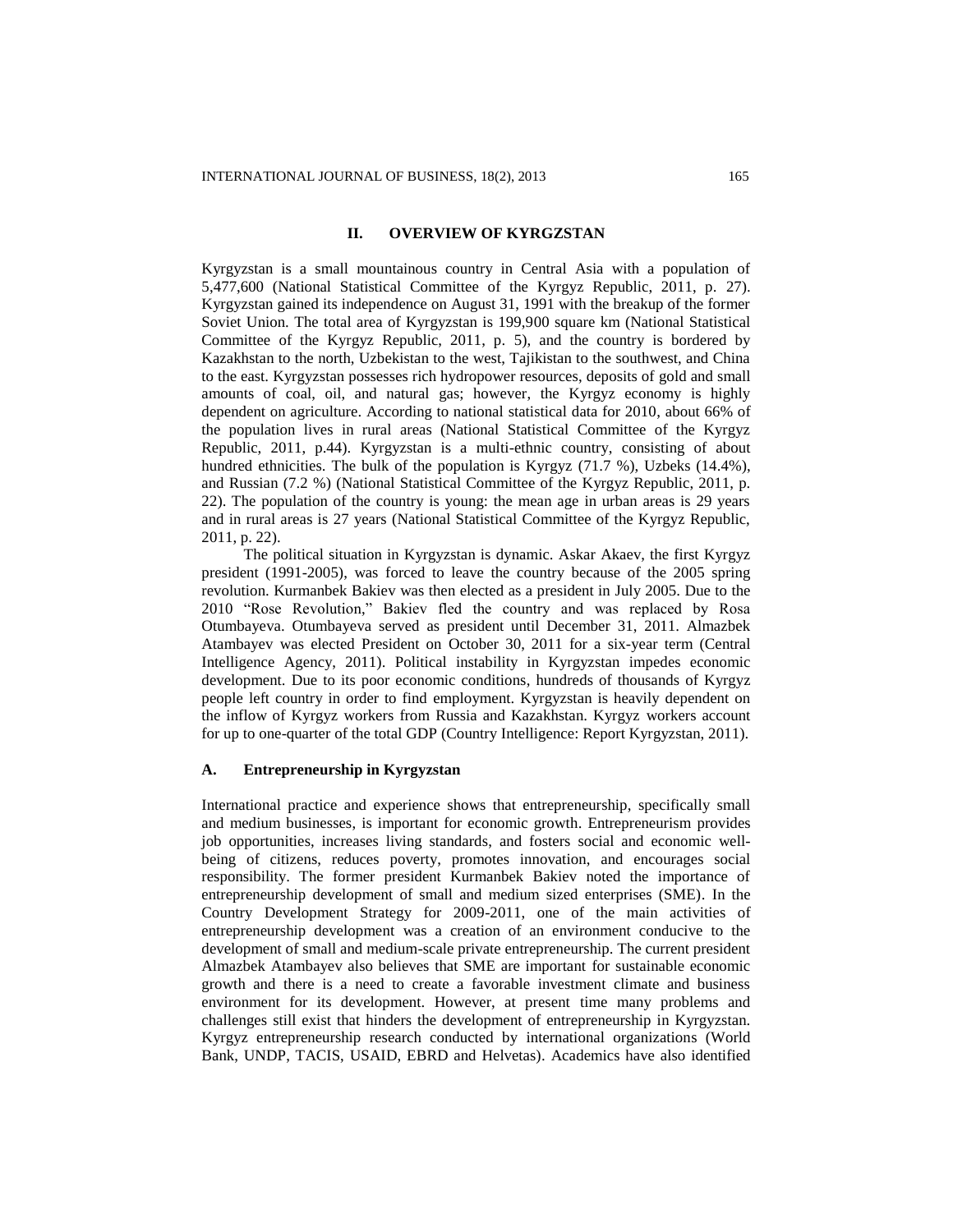various problems that inhibit entrepreneurship (Met, 2011; Yalcin and Kapu, 2008). These problems include legal and government regulation instability, complex tax systems, lack of business skills and qualified personnel, low technology, lack of innovation, lack of financial resources, low purchasing power of population, and increased pressure of criminal forces. Nevertheless, despite these various problems and challenges, the Kyrgyz population interest and engagement in entrepreneurial activities is on the rise. In 2010, Kyrgyz operated 12,200 enterprises, and the number of individual entrepreneurs that registered businesses in 2011 was 245,000 people. On average for 2006-2010, the SME share of the GDP was more than 40% (National Statistical Committee of the Kyrgyz Republic, Small and Medium-sized enterprises in Kyrgyz Republic: 2006-2010, Bishkek 2011, p. 7).

The Kyrgyz government (National Statistical Committee of the Kyrgyz Republic, Small and Medium-sized enterprises in Kyrgyz Republic: 2006-2010, Bishkek 2011, p. 22) offered the following definitions:

*Individual entrepreneur*: A citizen, who has a right to be engaged in entrepreneurial activities without forming a legal entity or patent.

*Small enterprise*: in agriculture, mining, processing, production, and distribution of electricity, construction (50 employees), trade enterprises, hotel and restaurant services, transportation services, healthcare, and education services (15 employees).

*Medium sized enterprise*: in agriculture, mining, processing, production and distribution of electricity, construction (51–200 employees), trade enterprises, hotel and restaurant services, transportation services, healthcare and education services (16-50 employees).

As a young country, entrepreneurship is vital for Kyrgyzstan. Entrepreneurship is especially important in an environment weakened by political instability and an economic recession that negatively affects foreign investment. Therefore, the Kyrgyz government must encourage and support entrepreneurship by providing entrepreneurial support programs. Financial aid resources are not enough to spread entrepreneurship. Individuals should be motivated to be entrepreneurs. Therefore, the government should collaborate with universities in order to motivate young people to start businesses and contribute to the economy.

## **III. THEORETICAL BACKGROUND**

## **A. Entrepreneurship**

As a field, entrepreneurship has gained attention from academicians, scholars, policymakers, and businesspeople. Even though much entrepreneurship research has been conducted, there is no agreed upon definition (Kobia and Sikalieh, 2010), and "there is no consistency in what defines entrepreneurship (Humbert and Drew, 2010, p. 176)." According to Schumpeter an entrepreneur is one motivated by improving his/her social position in this world (Brouwer, 2002) and "looks for difficulties, changes in order change, delight in venture" (Schumpeter, 1934, p.94). We adopt the definition of Yalcin and Kapu (2008, p. 186) who define entrepreneurship as "a process with different important dimensions, including entrepreneurial motives, problems, and opportunities."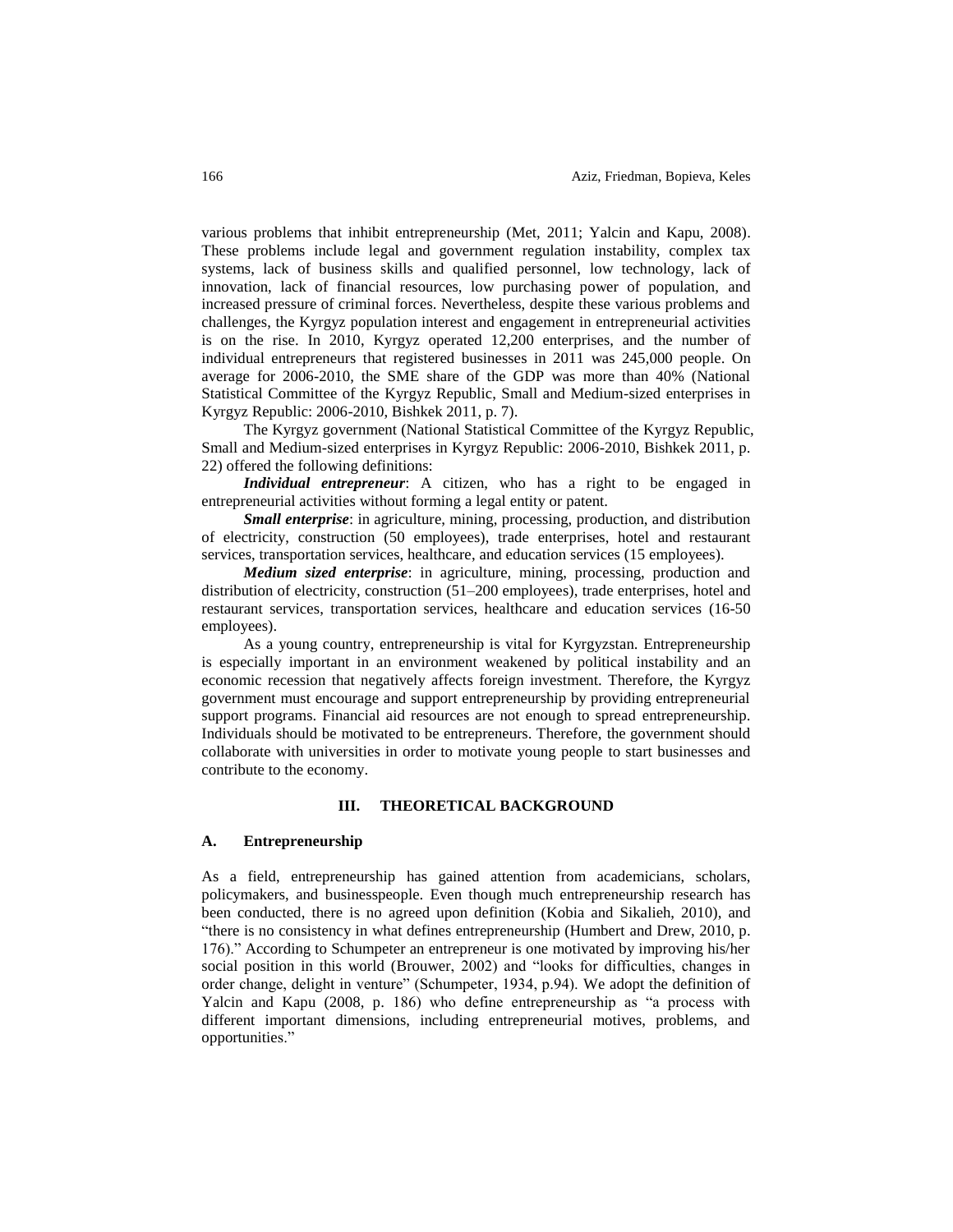#### **B. Entrepreneurial Motives**

Entrepreneurial motives area is on the fields abandoned without being fully researched (Carsrud and Brännback, 2011) and there is a much still unknown about entrepreneurial motives (Kaunanui, Thomas, Rubins, and Sherman, 2010). There is also a shortage of research related to entrepreneurial motives in post-soviet countries in Central Asia. It is very significant to study entrepreneurial motives in order to foster entrepreneurship because motives influence the entrepreneurial process (Shane, 2009). There are many reasons why individuals decide to be entrepreneurs (Cromie, 1987). However, policy does not usually correspond with entrepreneurial motives of individuals. Almost nobody starts a business in order to achieve innovation, job creation at the national level (Hessels, Van Geleren, and Thurik, 2008). Individuals start business because of their personal needs. For example, earning money, flexibility and independence motives were very important among rural women small-business owners and they tended to offer job characteristics consistent with their motives to start business (Robinson, 2001). According to Hisrich and Fulop (1994) Hungarian women, entrepreneurs were motivated by opportunity, independence, money, economic necessity, achievement, status, prestige, power, and career.

Fatoki et al. (2010) identified five motivators of entrepreneurial intention of South African students that are employment, autonomy, creativity, economic and capital. Capital, skill, support, risk, economy, and crime were among obstacles perceived by these students. Aziz, Friedman, and Sayfullin (2012) developed and administered the Aspired Entrepreneurial Motive Questionnaire among Kyrgyz, Georgian and the United States students. Study results showed that while Kyrgyz and Georgian students were motivated more by financial motives, the United States students were motivated more by freedom and perceived marketing opportunities. Friedman, Aziz, Keles, and Sayfullin (2012) identified and contrasted predictors of entrepreneurial motives of students in Kyrgyzstan, Georgia, and the United States. They revealed that predictors were different across three countries. Whereas students' desire to be an entrepreneur was highest in Kyrgyzstan, the United States students reported a lower desire to be entrepreneur. Also, Kyrgyz students' reported finance, recognition, and family tradition motives, and marketing opportunities as higher than their counterparts in Georgia or the United States Students. The present study moves forward and tests the Entrepreneurial Motive Questionnaire among real entrepreneurs in Kyrgyzstan.

Even though entrepreneurs have similar motivations to realize their needs, they use those motivations in different ways. While some are motivated by a need to achieve (Rahman and Rahman, 2011; Sagie and Elizur, 1999; Garraher, Buchanan, and Puia, 2010), others are motivated by a need to survive (Carsrud and Brännback, 2011; Kautoneen and Palmroos, 2010). Economic aspirations and levels of economic development also influence the motives of entrepreneurs. According to Friedman and Aziz (2012), while Turkish entrepreneurs are motivated mostly by necessity, American entrepreneurs are motivated by opportunities. Turkey is an emerging economy and the United States is a developed country, therefore entrepreneurs are acting with different motives. While Turkish entrepreneurs are primarily motivated by willingness to earn money, American entrepreneurs are motivated by an opportunity to produce a new product or service.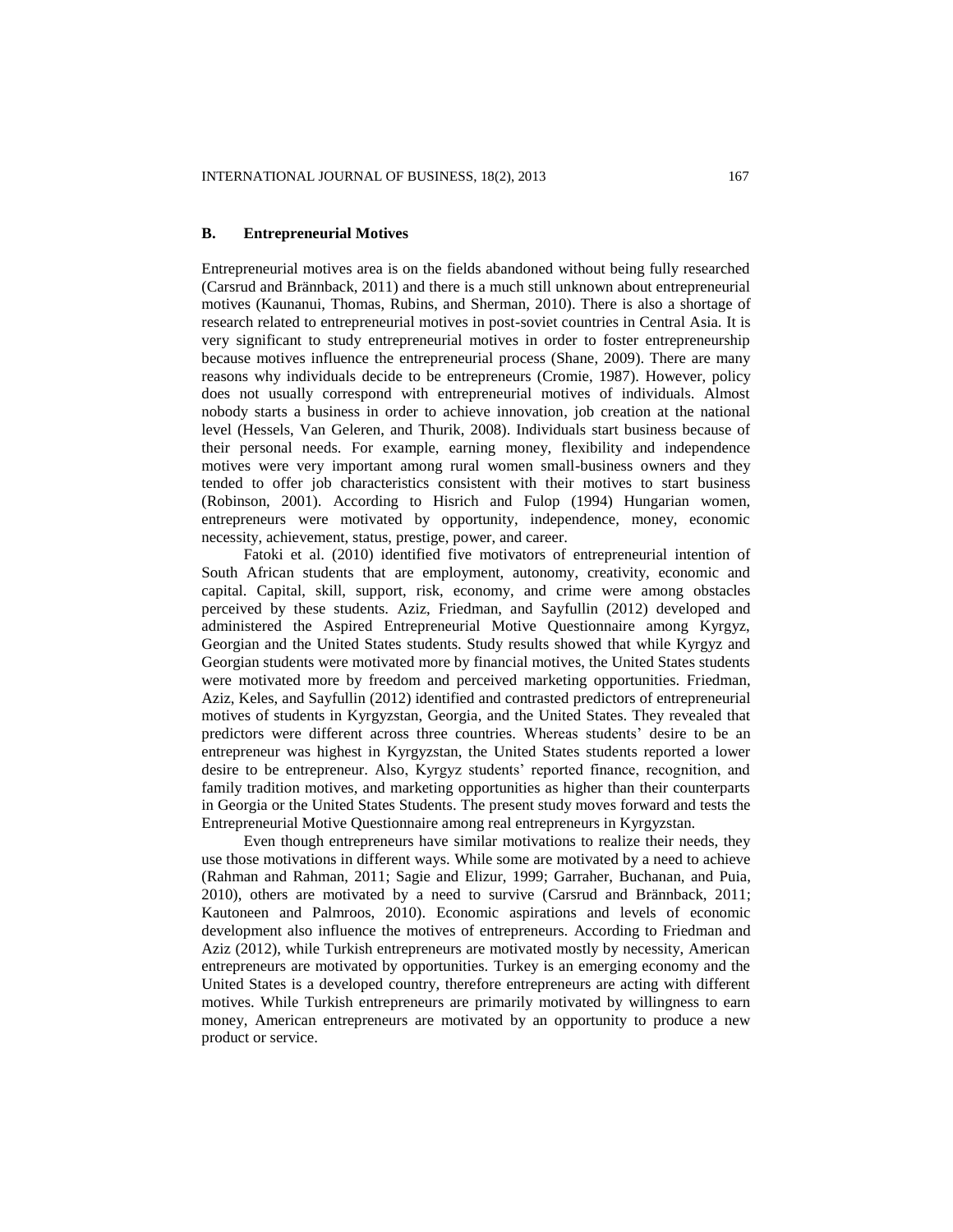Yalcin and Kapu (2008) discussed different entrepreneurial dimensions in transitional economies and suggested two important dimensions such as entrepreneurial motives and entrepreneurial problems for transition economies. Their extensive literature review indicated that entrepreneurial motivation dimensions consists of financial, recognition, freedom, and family tradition motives. These authors also identified entrepreneurial problems such as the lack of an entrepreneurial culture, existence of former business environments, attitudes, and values that inhibit entrepreneurship, lack of knowledge and skill, unstable taxation policies, lack of capital, underdeveloped legal system, and business infrastructure (Yalcin and Kapu, 2008, p. 199).

#### **C. Hypotheses**

The willingness to earn money is a strong motivator for entrepreneurs in transitional economies such as Kyrgyzstan (Kapu and Yalcin, 2008).

*Hypothesis 1a*: The desire to earn money motivates Kyrgyz entrepreneurs more than the need for recognition.

*Hypothesis 1b:* The desire to earn money motivates Kyrgyz entrepreneurs more than the need for family tradition.

Most private enterprises that existed under the communist system in the forms Soviet Union operated in the underground economy. In addition, the term "private business" was used in negative context for a long time (Izyumov and Razumnova, 2000). Entrepreneurship has begun to spread as the Soviet Union collapsed and today it is freely utilized in all transit economies as a result of moving from planned economic system to market economy. "A positive change in an economic environment, e.g. the one caused by privatization programs can give rise to opportunities, which prospective entrepreneurs can exploit (Singh, Simpson, Mordi, and Okafor, 2011). We propose the following hypothesis:

*Hypothesis 2:* Economic conditions positively affect the entrepreneurial motives of Kyrgyz entrepreneurs.

Kirzner defines an entrepreneur as a person who is alert to opportunities in order to get an economic gain (High, 2009). Transition economies offer opportunities for entrepreneurs who produce and provide new products and services to a market. Entrepreneurs with marketing competencies are more successful because they differentiate their products, conduct marketing research, and use marketing strategies to target markets (Smart and Conant, 1994). Therefore, we propose following hypothesis:

*Hypothesis 3*: Marketing opportunities positively affect the entrepreneurial motives of Kyrgyz individuals.

Yalcin and Kapu (2008) proposed that certain government policies affect individuals' desire to be entrepreneurs. Excessive taxation, bureaucracy, and limited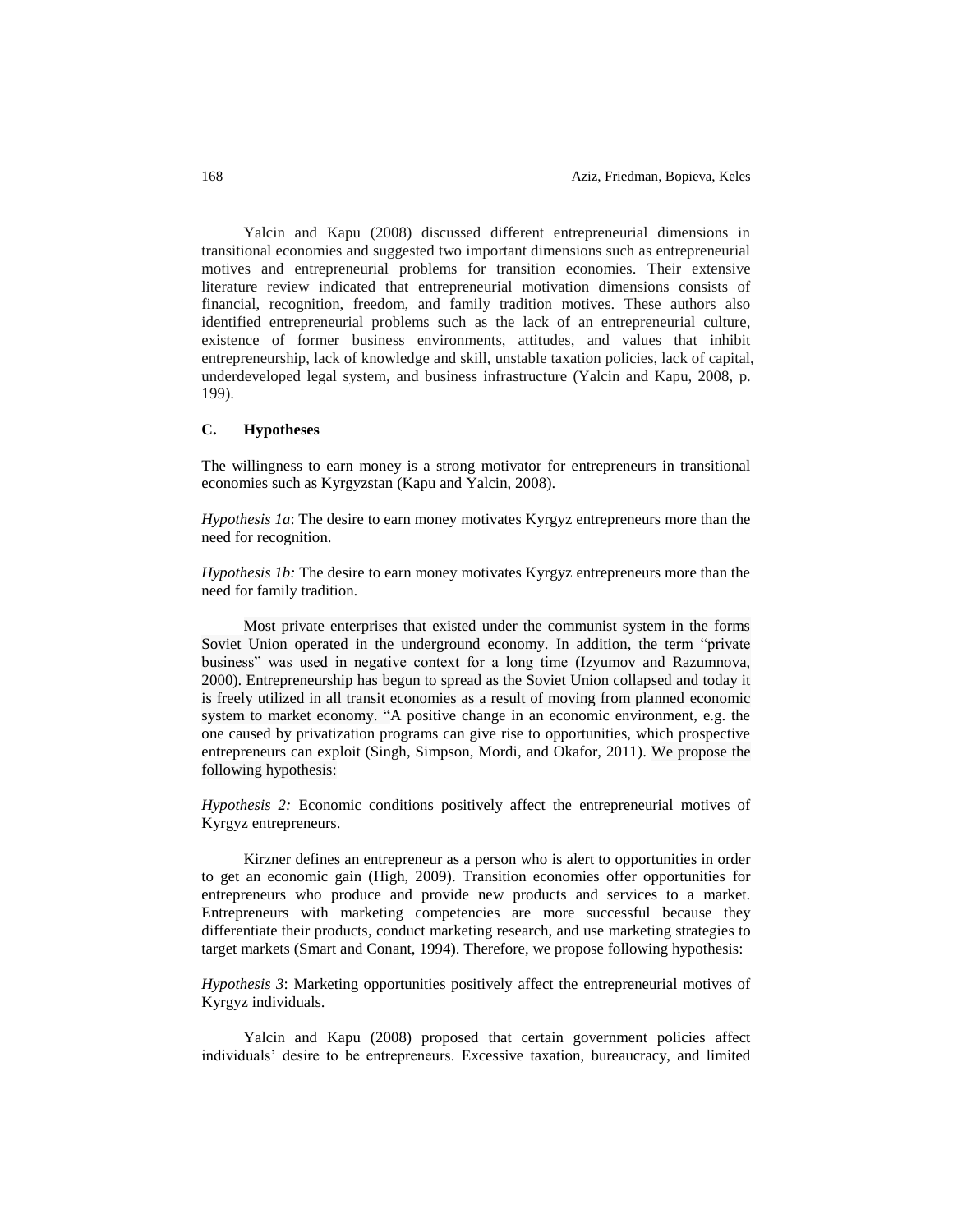access to capital are barriers to entrepreneurism. Alternatively, we propose that entrepreneurs' perception that business laws and regulations are favorable to starting and managing new businesses are positively related to entrepreneurial motives.

*Hypothesis 4*: Government policies perceived to be favorable to entrepreneurism are positively related to entrepreneurial motives.

## **IV. METHOD**

## **A. Measures**

Based on the work of Yalcin and Kapu (2008), Aziz et al. (2012) designed the Entrepreneurial Motive Questionnaire (EMQ) to measure financial, recognition, freedom, and family tradition motives, as well as marketing opportunities and government policies believed to foster entrepreneurism (governance). The EMQ consist of 32 items using five point Likert response scales where  $1 =$  "strongly disagree,"  $2 =$ "disagree,"  $3 =$  "neither agree nor disagree,"  $4 =$  "agree," and  $5 =$  "strongly agree." Sample

We administered the EMQ between February 2012 and June 2012 to entrepreneurs operating in small and medium sized firms in North and South Kyrgyzstan, and collected 211 completed surveys. Sixty percent (60%) of the respondents were male. The respondents processed masters` degrees (43.6%), undergraduate bachelor degrees (31.8%), or attended secondary school only (23.7%). The majority of respondents were 25-34 (37%) or 35-54 (33.6%) years of age.

#### **B. Data Analysis**

We ascertained the internal consistency of the EMQ scales using Cronbach's Alpha estimates. Paired *t* statistics tested the hypotheses that financial motives were higher for Kyrgyzstani entrepreneurs than recognition or family tradition motives (hypotheses 1a and 1b). Hypotheses 2, 3, and 4 were tested using Pearson correlations.

## **C. Results**

Table 1 contains means and standard deviations for the 32 EMQ items, and Cronbach's Alphas for the questionnaire sub-scales (e.g., financial motive). On average, entrepreneurs agreed strongest to items related to financial (mean = 3.92) and recognition motives (mean = 3.81), and agreed least with items related with economic conditions (mean = 3.04). Cronbach's Alpha reached acceptable levels for economic conditions (.74) and governance (.71) only. We used economic conditions and governance indices in subsequent analyses, and individual EMQ items elsewhere.

Table 2 contains paired t-tests between financial, recognition, and family tradition EMQ items. The data provided mixed support for hypothesis 1a, as all three financial motive items were significantly greater than two recognition items two items (Q15 and Q18). In contrast to hypothesis 1a; however, one recognition item (Q2) was significantly lower than the financial motive items. The data strongly supports Hypothesis 1b, as all financial motive EMQ items were significantly higher than all the family tradition EMQ items.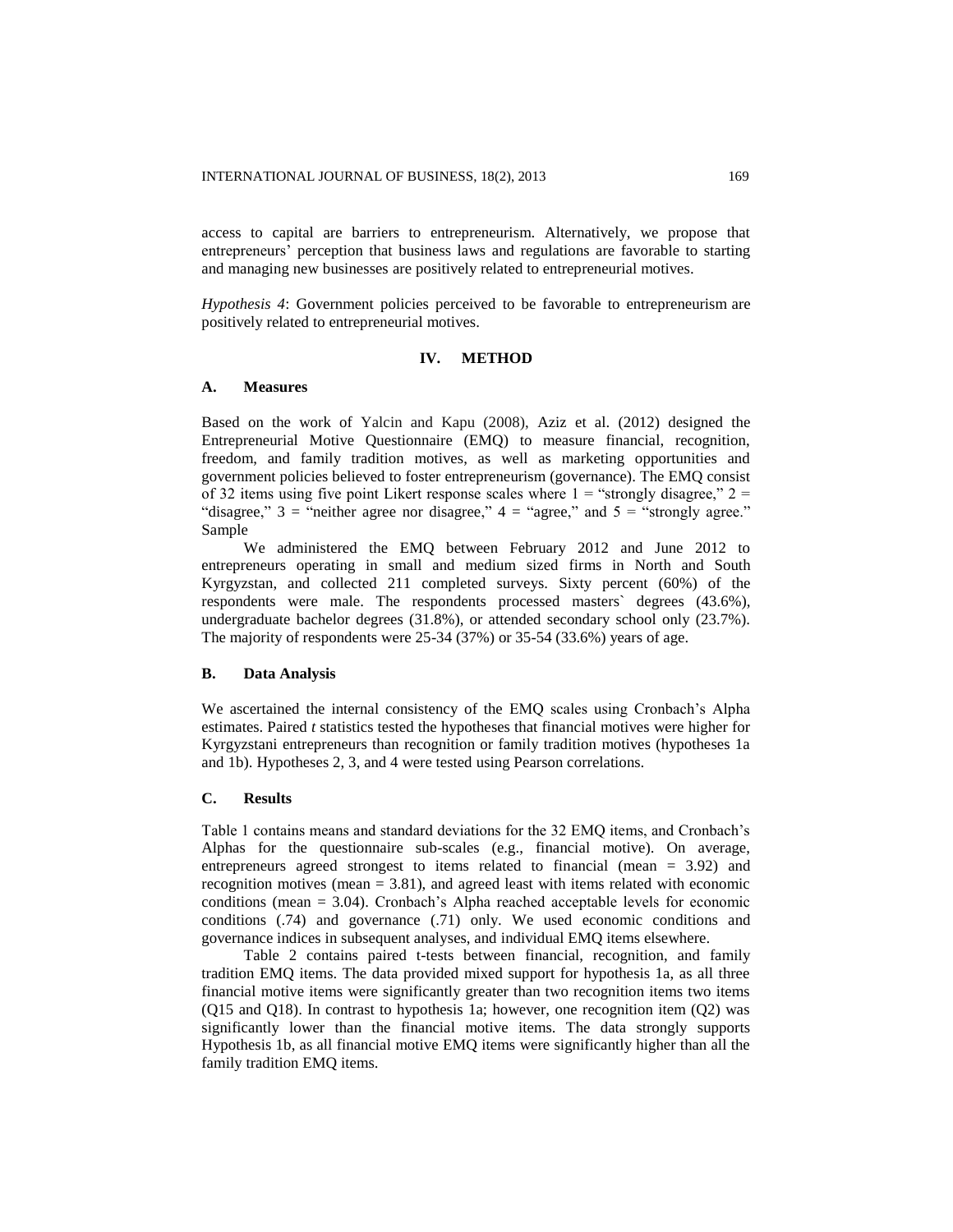|                                                                                                | Mean | S.D. |
|------------------------------------------------------------------------------------------------|------|------|
| Financial Motive (.66)<br>Q1. My reason to be an entrepreneur is to earn more money.           | 3.94 | 1.05 |
| Q5. I run a business because it leads to larger financial opportunities.                       | 4.03 | .87  |
| Q14. I want to be an entrepreneur to become wealthy.                                           | 3.81 | 1.04 |
| Recognition Motive (.57)                                                                       |      |      |
| Q2. Being an entrepreneur allows me to achieve my goals.                                       | 4.31 | .73  |
| Q7. I achieve greater results by being an entrepreneur.                                        | 3.78 | .81  |
|                                                                                                | 3.98 | .84  |
| Q11. I can reach my potential by being an entrepreneur.                                        |      |      |
| Q15. I can get more recognition by being an entrepreneur.                                      | 3.55 | 1.03 |
| Q18. Being an entrepreneur allows greater respect from others.                                 | 3.47 | 1.07 |
| Freedom Motive (.60)                                                                           |      |      |
| Q3. Being an entrepreneur allows me greater freedom.                                           | 3.76 | 1.03 |
| Q8. Entrepreneurship allows me greater control over my own destiny.                            | 3.79 | .84  |
| Q13. Entrepreneurship allows me to run my business the way I want.                             | 3.64 | .90  |
| Q17. Entrepreneurship provides me to make my own decisions.                                    | 3.96 | .85  |
| Family Tradition Motive (.64)                                                                  |      |      |
| Q4. Running my own business helps me to keep family traditions.                                | 3.52 | 1.00 |
| Q9. Entrepreneurship helps me keep a business within my family.                                | 3.60 | .93  |
| Q16. Running a business gives me a better chance to be like my other                           | 3.07 | 1.22 |
| family members.<br>Q19. Entrepreneurship allows me to keep up my family's traditions.          | 3.39 | 1.02 |
|                                                                                                |      |      |
| Marketing Opportunities (.59)<br>Q6. Being an entrepreneur provides me the opportunity to sell | 3.47 | .96  |
| products/services the way I want to.                                                           |      |      |
| Q12. By being an entrepreneur, I decide my products/services' prices.                          | 3.28 | 1.03 |
| Q30. Running a business gives me a chance to sell my products/services                         | 3.34 | .95  |
| wherever I want.                                                                               |      |      |
| Q31. I am an entrepreneur because it allows me to choose my customers.                         | 3.59 | .89  |
| Economic Condition Motive (.74)                                                                |      |      |
| Q22. Economic conditions support entrepreneurship where I live.                                | 3.21 | 1.03 |
| Q24. Taxation in my country supports entrepreneurship.                                         | 3.00 | 1.00 |
| Q26. Money is reasonably accessible in my country to start and run a<br>business.              | 2.98 | 1.10 |
| Q28. Material costs are reasonable in my country.                                              | 3.23 | .85  |
| Q29. Credit policies and rates are reasonable where I live.                                    | 2.97 | 1.04 |
| Governance Motive (.71)                                                                        |      |      |
| Q21. Business laws and regulations support entrepreneurship.                                   | 3.23 | .94  |
| Q23. The level of taxation is fair for running businesses where I live.                        | 3.10 | .96  |
| Q25. My government's policies help me run a business.                                          | 2.79 | 1.06 |
| Q27. Obtaining money to run a business is difficult where I live.                              | 3.35 | 1.06 |
| Q32. My government encourages entrepreneurship.                                                | 3.34 | 1.00 |

## **Table 1**

Entrepreneurial motive questionnaire item means and standard deviations (Cronbach's alpha)

L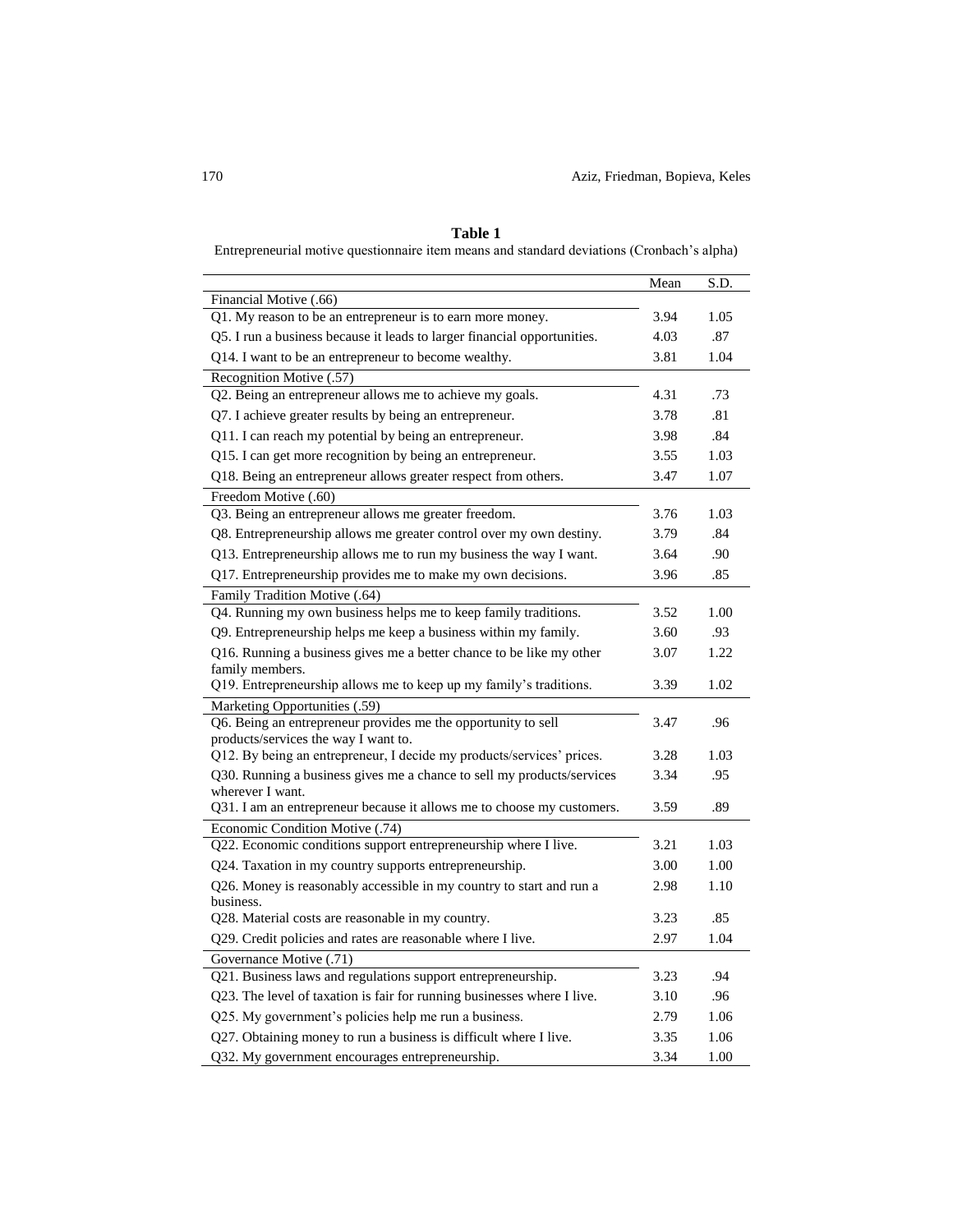| Table 2                                                                                 |
|-----------------------------------------------------------------------------------------|
| Paired t-tests for financial motives, recognition motives, and family tradition motives |

|                                                | <b>Financial Motives</b> |                |               |  |
|------------------------------------------------|--------------------------|----------------|---------------|--|
|                                                | Q1. Earn                 | Q5. Larger     | Q12.          |  |
|                                                | more                     | financial      | <b>Become</b> |  |
|                                                | money                    | opportunities  | wealthy       |  |
| <b>Recognition Motive</b>                      |                          |                |               |  |
| Q2. Being an entrepreneur allows me to achieve | ***<br>$-4.70$           | ***<br>$-4.15$ | **<br>$-6.09$ |  |
| my goals.                                      |                          |                |               |  |
| Q7. I achieve greater results by being an      | 0.84                     | $\ast$<br>2.21 | $-0.74$       |  |
| entrepreneur.                                  |                          |                |               |  |
| Q11. I can reach my potential by being an      | 0.34                     | 0.75           | $-1.86$       |  |
| entrepreneur.                                  |                          | ***            |               |  |
| Q15. I can get more recognition by being an    | ***<br>4.33              | 5.73           | **<br>3.13    |  |
| entrepreneur.                                  |                          | $***$          | $***$         |  |
| Q18. Being an entrepreneur allows greater      | ***<br>5.18              | 6.38           | 3.83          |  |
| respect from others.                           |                          |                |               |  |
| <b>Family Tradition Motive</b>                 |                          |                |               |  |
| Q4. Running my own business helps me to        | ***<br>4.53              | ***<br>6.93    | 3.19          |  |
| keep family traditions.                        |                          |                |               |  |
| Q9. Entrepreneurship helps me keep a business  | ***<br>3.55              | $***$<br>5.10  | $2.33$ **     |  |
| within my family.                              |                          |                |               |  |
| Q16. Running a business gives me a better      | ***<br>8.56              | $***$<br>9.85  | ***<br>7.31   |  |
| chance to be like my family members.           |                          |                |               |  |
| Q19. Entrepreneurship allows me to keep up     | ***<br>5.96              | $***$<br>7.55  | ***<br>4.58   |  |
| my family's traditions.                        |                          |                |               |  |

 $^{*}p\leq .05, ^{**}p\leq .01, ^{***}p\leq .001$ 

Table 3 contains Pearson correlation coefficients between financial, recognition, family freedom, and family tradition motives with economic conditions, governance, and marketing opportunities. Financial motives were not associated with economic conditions, governance, and only one item significantly related to financial motives (Q6). On the other hand, the recognition motive was consistently related to governance and marketing opportunities. The freedom motive was significantly related to economic conditions, governance, and marketing opportunities. Three family tradition motive items were significantly associated with the economic condition and governance indices. However, only one Marketing Opportunity items ("Being an entrepreneur provides me the opportunity to sell products/services the way I want to") was significantly related to the Family Tradition motive.

## **V. CONCLUSION AND DISCUSSION**

The present study aimed to identify motives of entrepreneurs in Kyrgyzstan. The Entrepreneurial Motive Questionnaire was administered to Kyrgyz entrepreneurs in small and medium sized firms. As predicted, the findings show that financial motives were higher for Kyrgyzstani entrepreneurs than recognition or family tradition motives. In addition, financial motives were not associated with economic conditions and governance. The recognition motive was consistently related to governance and marketing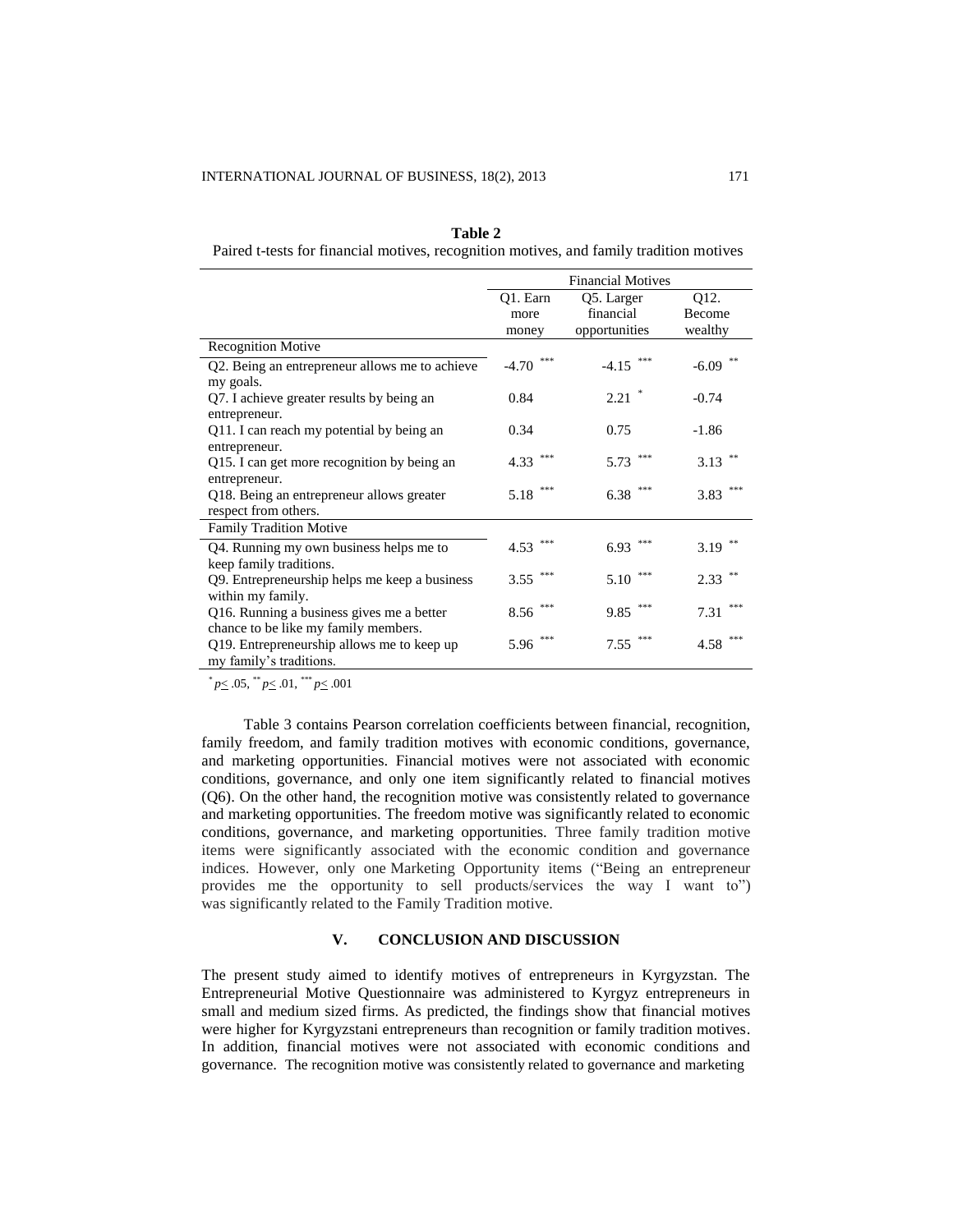| Economic condition, governance, and marketing opportunities correlations $(N = 211)$ . |              |                                |                           |                        |         |
|----------------------------------------------------------------------------------------|--------------|--------------------------------|---------------------------|------------------------|---------|
|                                                                                        |              | <b>Financial Motive</b>        |                           |                        |         |
|                                                                                        |              |                                | $\overline{Q14}$ .        |                        |         |
|                                                                                        | Q1. Earn     | Q5. Financial                  | Become                    |                        |         |
|                                                                                        | More Money   | Opportunities                  | wealthy                   |                        |         |
| <b>Economic Conditions</b>                                                             | .09          | $-.01$                         | -.12                      |                        |         |
| Governance                                                                             | $-.08$       | .04                            | $-.06$                    |                        |         |
| <b>Marketing Opportunities</b>                                                         |              |                                |                           |                        |         |
| Q6. Opportunity to sell                                                                | .10          | $.30***$                       | .08                       |                        |         |
| Q12. Decide prices                                                                     | $-.01$       | .05                            | .11                       |                        |         |
| Q30. Sell wherever I want                                                              | .01          | .13                            | .01                       |                        |         |
| Q31. Choose customers                                                                  | $-12$        | $-.10$                         | $-.10$                    |                        |         |
|                                                                                        |              |                                | <b>Recognition Motive</b> |                        |         |
|                                                                                        | Q2. Achieve  | Q7.Get                         | O11. Reach                | Q15.                   | Q18.    |
|                                                                                        | goals        | results                        | potential                 | Recognition            | Respect |
| <b>Economic Conditions</b>                                                             | .01          | $.15^{\degree}$                | .02                       | $.15^*$                | .11     |
| Governance                                                                             | .01          | $.26***$                       | .16                       | $.19***$               | .20     |
| <b>Marketing Opportunities</b>                                                         |              |                                |                           |                        |         |
| Q6. Opportunity to sell                                                                | $.17***$     | $.29***$                       | $.18*$                    | $.30***$               | .34     |
| Q12. Decide prices                                                                     | .02          | $.31***$                       | $.20^{\degree}$           | $.19***$               | .29     |
| Q30. Sell wherever I want                                                              | .05          | $.15^*$                        | $-.02$ <sup>*</sup>       | .08                    | $-.01$  |
| Q31. Choose customers                                                                  | $.15*$       | $.15^*$                        | $.03*$                    | .01                    | .01     |
|                                                                                        |              | Freedom Motive                 |                           |                        |         |
|                                                                                        | Q17.<br>Q3.  |                                |                           |                        |         |
|                                                                                        | Greater      | Q8. Control                    | Q13. Run                  | Make                   |         |
|                                                                                        | freedom      | destiny                        | business                  | decisions              |         |
| <b>Economic Conditions</b>                                                             | .13          | $.28^\circ$                    | .13'                      | .14                    |         |
| Governance                                                                             | $.14*$       | $.29***$                       | $.30***$                  | $.23***$               |         |
| <b>Marketing Opportunities</b>                                                         |              |                                |                           |                        |         |
| Q6. Opportunity to sell                                                                | $.29***$     | $.29***$                       | $.26***$                  | $.33***$               |         |
| Q12. Decide prices                                                                     | .07          | $.34***$                       | $.40***$                  | $.19***$               |         |
| Q30. Sell wherever I want                                                              | .12          | $.31***$                       | $.18*$                    | .07                    |         |
| <b>Q31.</b> Choose customers                                                           | .10          | .12                            | $.18*$                    | $.15*$                 |         |
|                                                                                        |              | <b>Family Tradition Motive</b> |                           |                        |         |
|                                                                                        |              | Q9. Keep                       |                           |                        |         |
|                                                                                        | Q4. Business | business in                    |                           | Q4.<br><b>Business</b> |         |
|                                                                                        | keeps        | family Q16.                    | Q19. keeps                | keeps                  |         |
|                                                                                        | traditions   | Be like family                 | traditions                | traditions             |         |
| <b>Economic Conditions</b>                                                             | .23          | .10                            | $.25*$                    | $.35^*$                |         |
| Governance                                                                             | $.29***$     | .11                            | $.24***$                  | $.34***$               |         |
|                                                                                        |              |                                |                           |                        |         |
| <b>Marketing Opportunities</b>                                                         | .24          | .11                            | $.20***$                  | $.15*$                 |         |
| Q6. Opportunity to sell                                                                |              |                                |                           |                        |         |
| Q12. Decide prices                                                                     | .10          | .12                            | .11                       | .11                    |         |
| Q30. Sell wherever I want                                                              | .10          | .02                            | $-.01$                    | .11                    |         |
| Q31. Choose customers                                                                  | .06          | .01                            | .05                       | .09                    |         |
| $p \leq .05,$ ** $p \leq .01,$ *** $p \leq .001$                                       |              |                                |                           |                        |         |

**Table 3**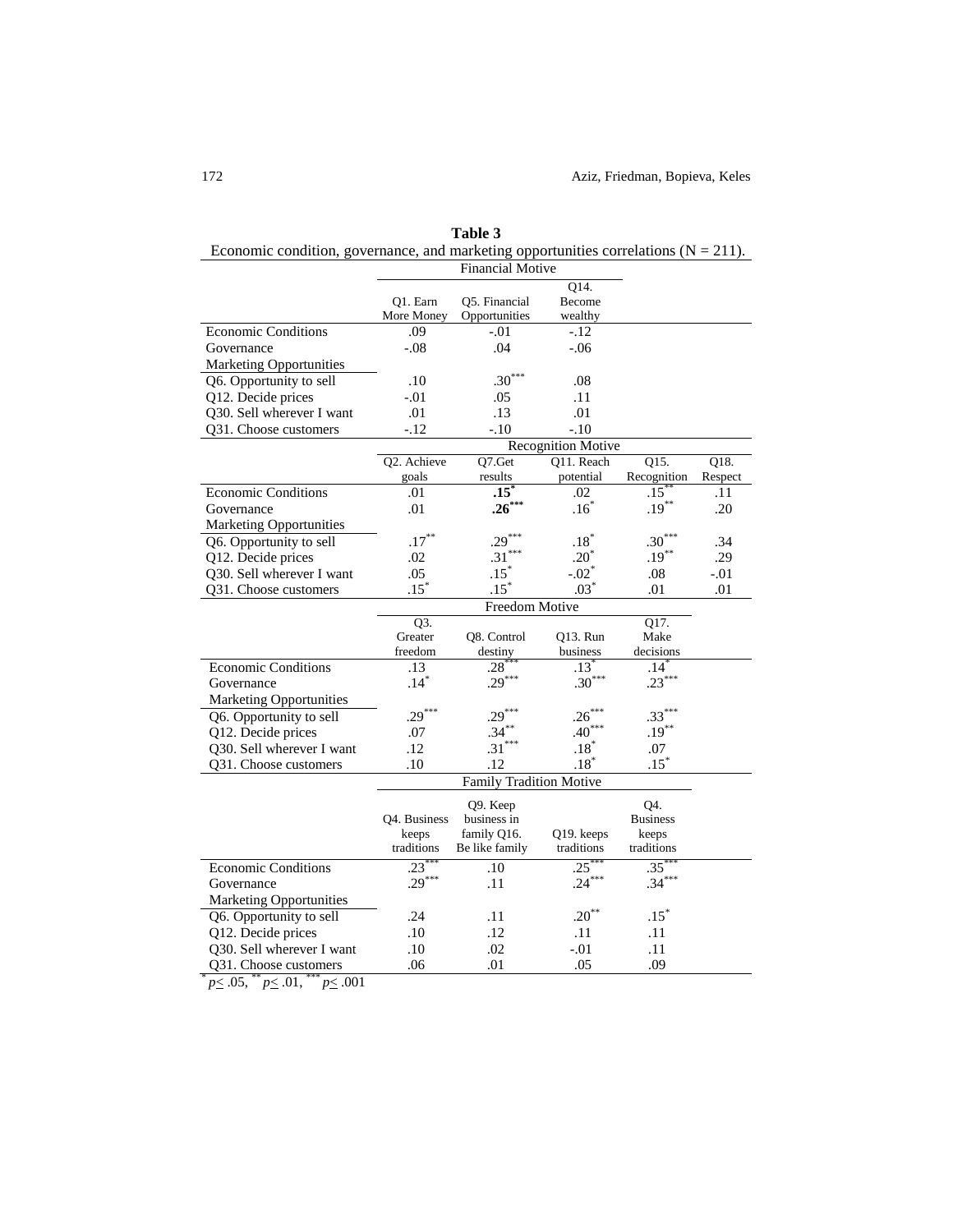opportunities. The freedom motive was significantly related to economic conditions, governance, and marketing opportunities. The family tradition motive was significantly associated with economic conditions and governance, but only related to one marketing opportunity item.

The desire to earn money motivated Kyrgyz entrepreneurs most. Most entrepreneurs start their businesses to gain wealth. Additionally, when an individual needs to earn money to survive, he or she would not be motivated as much by recognition or family tradition motives. The desire to find solutions to their financial problems is the primary motive.

Two revolutions that Kyrgyzstan endured in the last seven years deteriorated the economy. Many challenges such as corruption and poor financial conditions are barriers to entrepreneurship. These financial barriers include the shortage of capital to start new businesses, high credit interest rates, and short loan repayment schedules. Despite these barriers, the need to earn money and survive drives entrepreneurs to start businesses regardless of poor economic conditions and government policies that inhibit entrepreneurship. Policymakers must develop strategies that will facilitate entrepreneurial activities. To lift Kyrgyzstan's economy, such strategies should be encouraged. Entrepreneurs provide employment opportunities as they create new businesses. The government needs to ease credit restrictions, made business loans more accessible therefore stimulate entrepreneurs to start and manage new businesses. Kyrgyz entrepreneurs require credit with low interest rates and longer repayment periods. Policymakers can cooperate with international institutions to offer low rate credit to individuals that wish to start a business. Corruption should also be strictly punished because it discourages many people to start their businesses.

Entrepreneurs whose motivation is primary driven by recognition, freedom, or family tradition may have already satisfied their financial needs (i.e., they already have earned money). These entrepreneurs want to be recognized, to be independent, and want to keep family business traditions. Kyrgyzstan is a factor-driven economy where competition is conducted via low cost efficiencies in the low-value added product market. After the collapse of Soviet Union, individuals with financial resources and connections have prospered. They were mostly suitcase traders who were bringing products from other countries and selling in Kyrgyzstan. Because of collapse of Soviet Union, manufacturing declined. Therefore, there was a huge demand for all kinds of products in all post-Soviet area. Entrepreneurs motivated by freedom, recognition, and family tradition motives may have been individuals who gained financially at this period. Marketing opportunity may have also benefited these individuals. The opportunity to sell stimulates individuals to start their businesses. As marketing is more than selling, entrepreneurs can be offered training such as evaluating business and credit opportunities, marketing, and financial analysis.

Future studies can investigate whether entrepreneurial motives and perceived problems differ between entrepreneurs in North and South Kyrgyzstan. Future studies should be conducted within small- and medium-sized firms separately and contrasted. If the motives of entrepreneurs of small and medium sized companies differ, appropriate policies can be developed that support each size firm. Lastly, a longitudinal study would show if there is a difference in the motives of entrepreneurs when they just start a business and then maintain the business over time.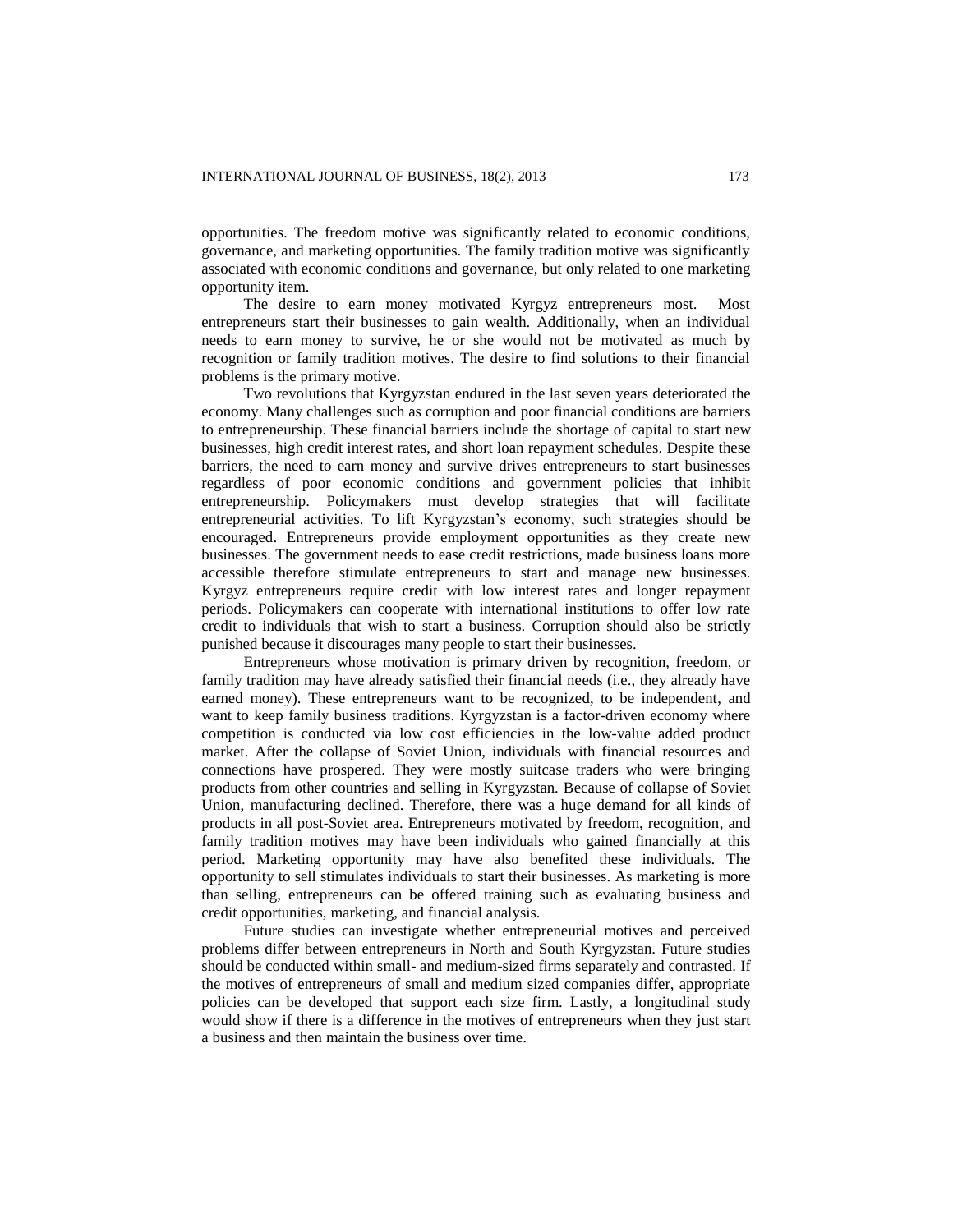Unlike its neighbors, Kyrgyzstan does not have abundant natural resources such as oil and gas. Therefore, policymakers have an important responsibility to develop manage, and monitor an entrepreneurship-friendly business environment in Kyrgyzstan. Moreover, entrepreneurial motives should be investigated in detail to develop suitable entrepreneurship programs that would bring the desired results and meet entrepreneurial requirements. This study is among the first that examines the motives of entrepreneurs and takes into account the views of residents in south and north of Kyrgyzstan.

It is important to stress that Kyrgyzstan should develop its own business model for fostering entrepreneurship based on its economic, political, social and cultural features. Current models from developed countries might not comply with the country`s unique characteristics, so entrepreneurship might not be developed. At the same time, it can be obstructed because models perfectly fit to the developed economy, might not fit to the underdeveloped economy.

#### **REFERENCES**

- Acs, Z.J., D.B. Audretsch, and D.S. Evans, 1994, "The Determinants of Variations in the Self-employment Rates Across Countries and Over Time", mimeo (fourth draft); cited in Wennekers, S. and R. Thurik, 1999, "Linking Entrepreneurship and Economics", *Small Business Economics*, 27-55.
- Acs, Z.J., S. Desai, and J. Hessels, 2008, "Entrepreneurship, Economic Development, and Institutions," *Small Business Economics,* 31(3), 219-234.
- Acs, Z.J., S. Desai, and L.F. Klapper, 2008, "What Does "Entrepreneurship" Data Really Show?" *Small Business Economics,* 31(3), 265-281.
- Acs, Z.J., and J.E. Amorós, 2008"Entrepreneurship and Competitiveness Dynamics in Latin America," *Small Business Economics,* 31(3), 305-322.
- Aziz, N., B. Friedman, and S. Sayfullin, 2012, "Motives and Perceived Problems of Students as Aspiring Entrepreneurs: Differences across the Kyrgyzstan, Georgia, and the United States," *International Journal of Business and Social Science,* 3(13), 102-113.
- Baumol, W., 1968, "Entrepreneurship in Economic Theory," The American Economic Review, *Papers and Proceedings of the Eightieth Annual Meeting of the American Economic Association* 58 (2): p. 64-71.
- Brouwer, M.T., 2002, "Weber, Schumpeter and Knight on Entrepreneurship and Economic Development," *Journal of Evolutionary Economics,* 12(1-2), 83-105.
- Bustamam, U.S.A., 2010, "Entrepreneurial growth process of Malay entrepreneurs- A Malaysian," *International Journal of Business and Social Science,* 1(3), 206-218.
- Garraher, S.M., J.K. Buchanan, and G. Puia, 2010, "Entrepreneurial need for achievement in China, Baltic Journal of Management," 5(3), 378-396.
- Carsrud, A. and M. Brännback, 2011, "Entrepreneurial Motivations: What Do We Still Need to Know?" *Journal of Small Business Management,* 49(1), 9-26.
- Central Intelligence Agency World Factbook, https://www.cia.gov/library/publications /the-world-factbook/geos/us.html. (accessed December 20, 2011).
- Country Intelligence: Report Kyrgyzstan (2011). Kyrgyzstan Country Monitor: 1-21.
- Cromie, S., 1987, "Motivations of aspiring male and female entrepreneurs," *Journal of Occupational Behavior (1986-1998),* 8(3), 251-261.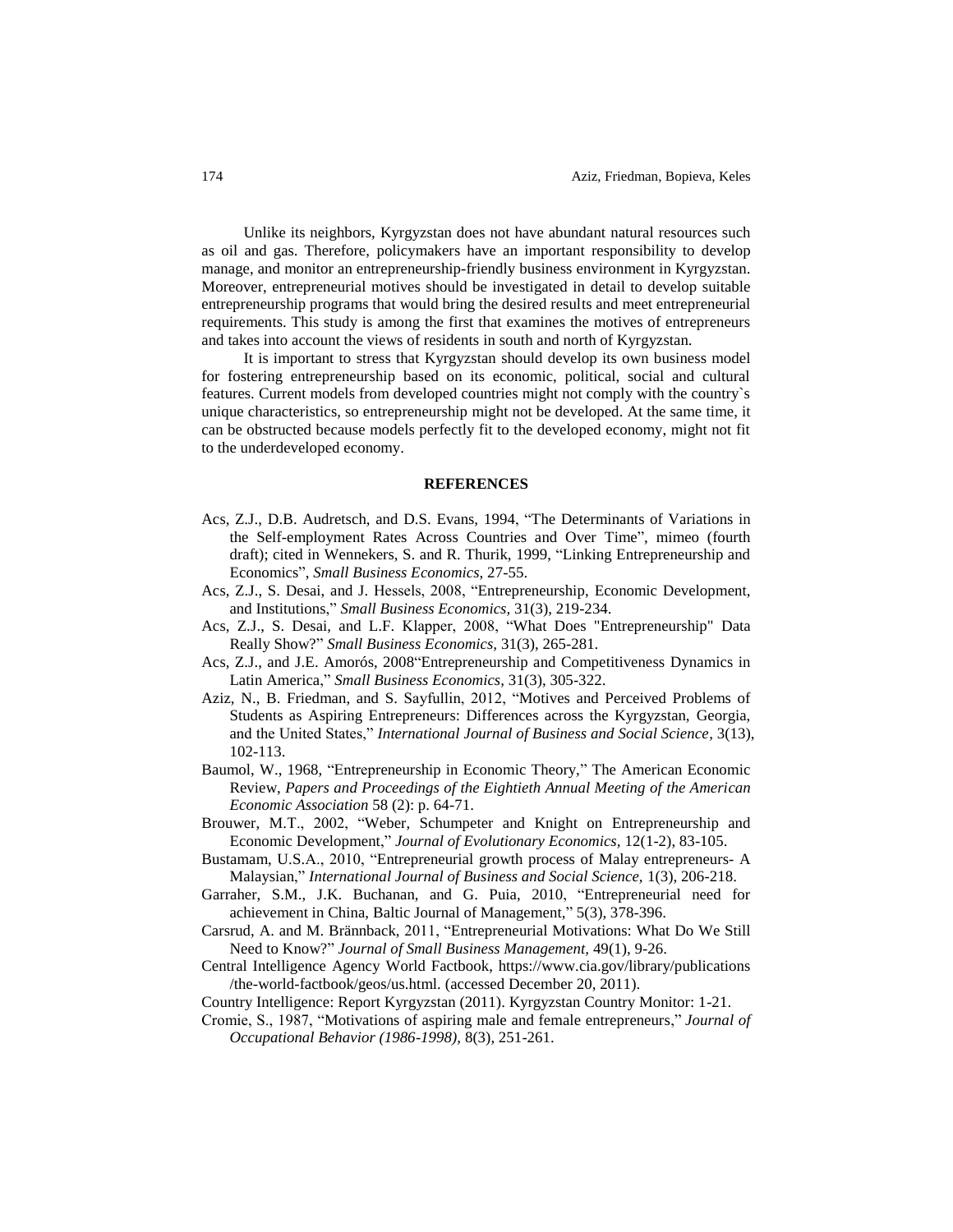- Danis, W.M. and A.V. Shipilov, 2002, "A Comparison of Entrepreneurship Development in Two Post-Communist Countries: The cases of Hungary and Ukraine," *Journal of Developmental Entrepreneurship,* 7(1), 67-94.
- Fatoki, O.O. 2010, "Graduate Entrepreneurial Intention in South Africa: Motivations and Obstacles," *International Journal of Business and Management,* 5(9), 87-98.
- Friedman, B.A. and N. Aziz, 2012, "Turkey and the United States: Entrepreneurship Activity, Motives, Aspirations, and Perceptions," *International Journal of Business and Social Science,* 3(3), 96-107.
- Friedman, B.A., N. Aziz, I. Keles, and S. Sayfullin, 2012, "Predictors of Students` Desire to be an Entrepreneur: Kyrgyzstan, Georgia, and the United States," *Eurasian Journal of Business and Economics*, 5(9), 129-140.
- Carraher, S.M., J.K. Buchanan, and G. Puia, 2010, Entrepreneurial Need for Achievement in China, Latvia, and the USA, *Baltic Journal of Management,* 5(3), 378-396.
- Grilo, I., and J.M. Irigoyen, 2006, "Entrepreneurship in the EU: To Wish and Not to Be," *Small Business Economics,* 26(4), 305-318.
- Hessels, J., M. van Gelderen, and R. Thurik, R., 2008, "Entrepreneurial Aspirations, Motivations, and Their Drivers," *Small Business Economics,* 31(3), 323-339.
- High, J., 2009, "Entrepreneurship and Economic Growth: The Theory of Emergent Institutions," *Quarterly Journal of Austrian Economics,* 12(3), 3-36.
- Hisrich, R.D. and G. Fulop, G., 1994, "The Role of Women Entrepreneurs in Hungary`s Transition Economy," *International Studies of Management and Organization,* 24(4), 100-117.
- Humbert, A.L. and E. Drew, 2010, "Gender, Entrepreneurship, and Motivational Factors in an Irish Context," *International Journal of Gender and Entrepreneurship,* 2(2), 173-196.
- Izyumov, A. and I. Razumnova, I., 2000, "Women Entrepreneurs in Russia: Learning to Survive the Market," *Journal of Developmental Entrepreneurship,* 5(1), 1-19.
- Kauanui, S. K., K.D. Thomas, A. Rubens, and C.L. Sherman, 2010, "Entrepreneurship and Spirituality: A Comparative Analysis of Entrepreneurs' Motivation," *Journal of Small Business and Entrepreneurship,* 23(4), 621-635,649-650.
- Kautonen, T., and J. Palmroos, 2010, "The Impact of a Necessity-Based Start-Up on Subsequent Entrepreneurial Satisfaction," *International Entrepreneurship and Management Journal,* 6(3), 285-300.
- Kobia, M. and D. Sikalieh, D., 2010, "Towards a Search for the Meaning of Entrepreneurship," *European Journal of Training and Development,* 34(2), 110- 127.
- Met, O., 2011, "Kucuk ve Orta Olcekli Isletmelerin Finansal Sorunlari: Kirgizistan`da Bir Arastirma," *Sosyoekonomi*, 7(1), 127-144.
- National Statistical Committee of the Kyrgyz Republic, Kyrgyzstan in Numbers, Statistics Collection, Bishkek 2011.
- National Statistical Committee of the Kyrgyz Republic, *Kyrgyzstan: Brief Statistical Handbook 2007-2010*, Bishkek 2011.
- National Statistical Committee of the Kyrgyz Republic, *Social tendencies of Kyrgyz Republic: 2006-2010*, I. 7, Bishkek 2011.
- National Statistical Committee of the Kyrgyz Republic, Small, and Medium-sized enterprises in Kyrgyz Republic: 2006-2010, Bishkek 2011.